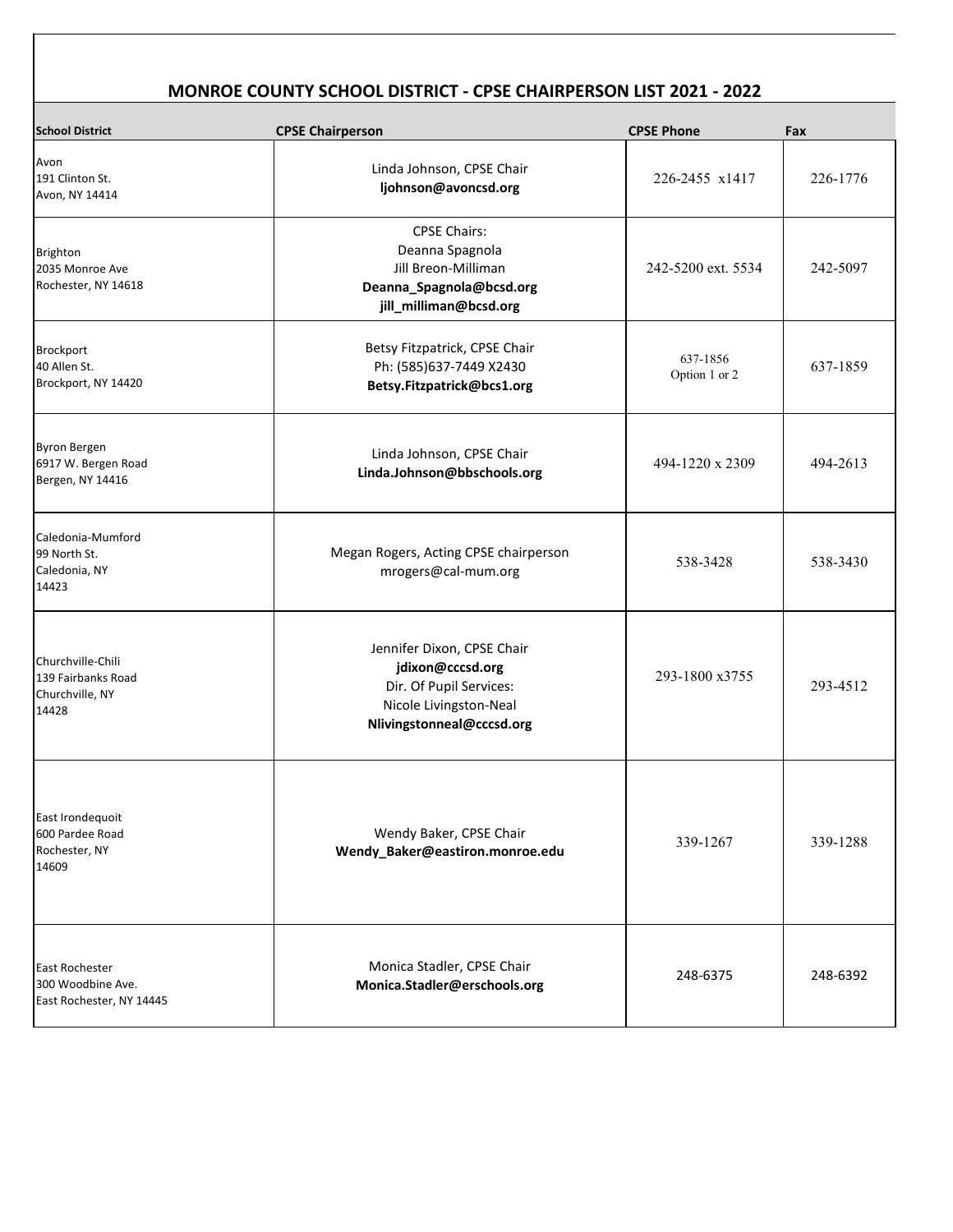| <b>School District</b>                                           | <b>CPSE Chairperson</b>                                                                                                 | <b>CPSE Phone</b>           | Fax      |
|------------------------------------------------------------------|-------------------------------------------------------------------------------------------------------------------------|-----------------------------|----------|
| Fairport<br>10 Baumer Place<br>Fairport, NY 14450                | Katrina LeVan, CPSE Chair<br>Klevan@fairport.org                                                                        | 421-2038                    | 421-8114 |
| Gates-Chili<br>3 Spartan Way<br>Rochester, NY 14624              | Lisa McGary, CPSE Chair<br>lisa_mcGary@gateschili.org                                                                   | 247-5050 x1209              |          |
| Greece<br>P.O. Box 300<br>N. Greece, NY 14515                    | Sue-Ellen Stacey, CPSE Chair<br>Sue-ellen.stacey@greececsd.org                                                          | 966-2116                    | 621-6967 |
| <b>Hilton</b><br>225 West Ave.<br>Hilton, NY 14468               | Lisa Winner-Swete, CPSE Chair<br>lwinner-swete@hilton.k12.ny.us                                                         | 392-1000 x 7005             | 392-1075 |
| Holley<br>380 North Main St.<br>Holley, NY 14470                 | <b>Stephanie Sanchez</b><br>ssanchez@holleycsd.org                                                                      | 638-6316 # 3 x2401          | 638-6496 |
| Honeoye Falls-Lima<br>20 Church St.<br>Honeoye Falls<br>NY 14472 | Diana Levermore, primary chair for CPSE meetings<br>diana.levermore@hflcsd.org<br>Lindsay Ali<br>lindsay.ali@hflcsd.org | <b>Call Denise</b><br>Okita | 624-7003 |
| Kendall<br>1932 Kendall Road<br>Kendall, NY 14476                | Denise Crowe, CPSE Chair<br>dcrowe@kendallschools.org                                                                   | 659-8906                    | 659-8904 |
| Penfield<br>2590 Atlantic Ave<br>Rochester, NY 14625             | Mary Sapone, CPSE Chair<br>msapone@penfield.edu                                                                         | 249-5733                    | 249-5747 |
| Pittsford<br>75 Barker Road<br>Pittsford, NY<br>14534            | Nellie Yandek, CPSE Chair<br>Nellie_Yandek@pittsford.monroe.edu                                                         | 267-3551                    | 218-1068 |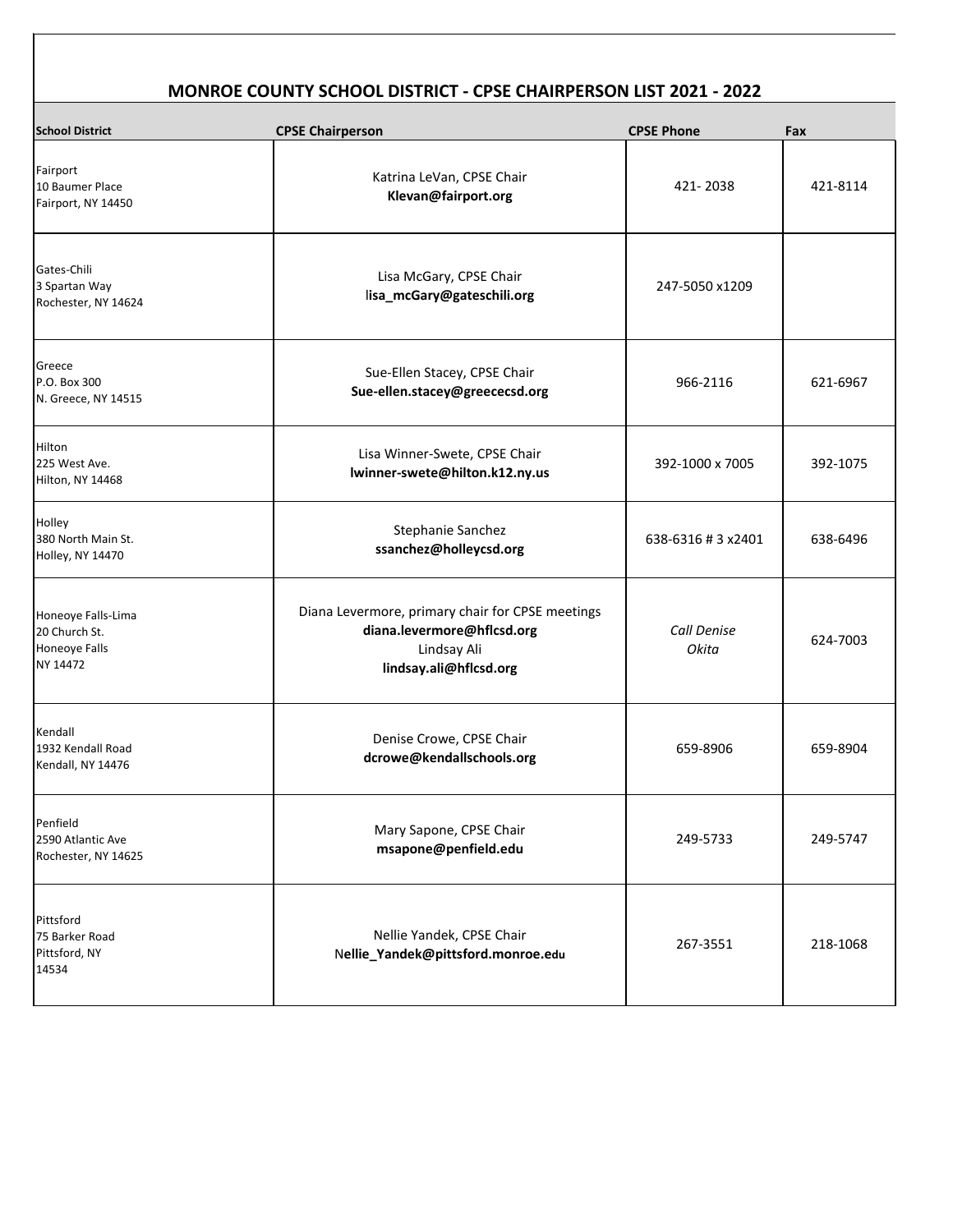| <b>School District</b>                                                  | <b>CPSE Chairperson</b>                                                                                                                                                                                                 | <b>CPSE Phone</b>    | Fax      |
|-------------------------------------------------------------------------|-------------------------------------------------------------------------------------------------------------------------------------------------------------------------------------------------------------------------|----------------------|----------|
| <b>Rochester City</b><br>131 West Broad Street<br>Rochester, NY 14614   | Associate Dir. Of Preschool<br>Special Ed.: Kelly Sanson<br>Kelly.Sanson@rcsdk12.org<br><b>CPSE Chairs: Melanie Lauria &amp;</b><br><b>Courtney Puccia</b><br>Melanie.Lauria@rcsdk12.org<br>Courtney.Puccia@rcsdk12.org | 277-0190             |          |
| Rush-Henrietta<br>649 Erie Station Rd.<br>W. Henrietta, NY<br>14586     | CPSE/ K-6 Coord: Jen Cardinale<br>jcardinale@rhnet.org                                                                                                                                                                  | 359-7925<br>359-7933 | 359-7930 |
| Spencerport<br>71 Lyell ave.<br>Spencerport, NY 14559                   | <b>CPSE Chairs: Maria Dougherty,</b><br><b>Tracy Wegman</b><br>mdougherty@spencerportschools.org<br>twegman@spencerportschools.org                                                                                      | 349-5143<br>349-5140 | 349-5040 |
| Victor<br>953 High Street<br>Victor, NY 14564                           | Amanda Tripp, CPSE Chair<br>trippa@victorschools.org                                                                                                                                                                    | 924-3252<br>x 1451   | 742-7020 |
| <b>Wayne Central</b><br>6200 Ontario<br>Center Rd.<br>Ontario, NY 14519 | Michelle Scheik<br>mscheik@waynecsd.org                                                                                                                                                                                 | $(315)524-1022$      |          |